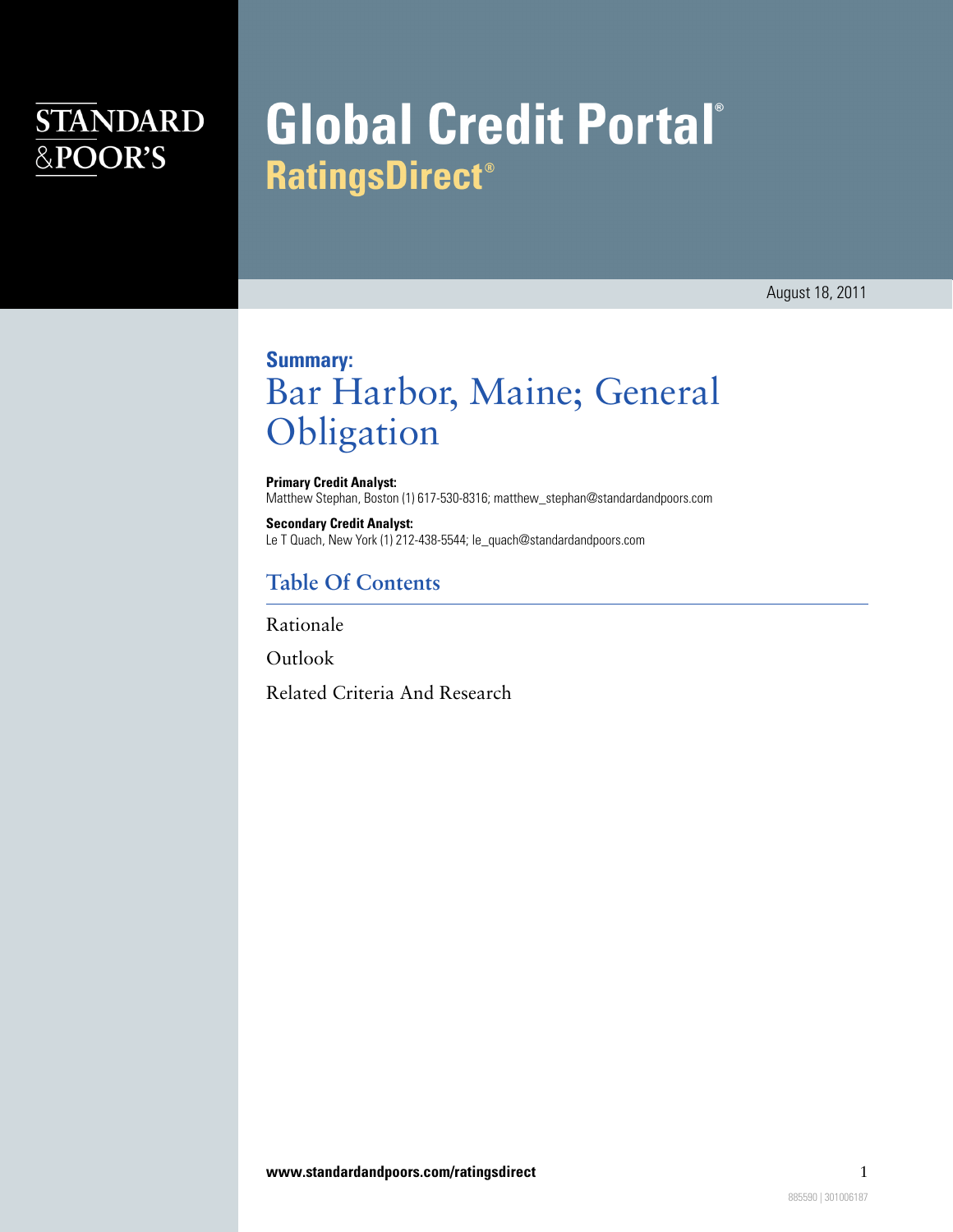### **Summary:** Bar Harbor, Maine; General Obligation

| <b>Credit Profile</b>                                      |                 |            |
|------------------------------------------------------------|-----------------|------------|
| US\$5.06 mil GO bndsser 2011 dtd 09/15/2011 due 12/01/2031 |                 |            |
| Long Term Rating                                           | AA/Stable       | <b>New</b> |
| Bar Harbor Twn GO                                          |                 |            |
| Long Term Rating                                           | AA/Stable       | Affirmed   |
| <b>Bar Harbor Twn GO bnds</b>                              |                 |            |
| <b>Unenhanced Rating</b>                                   | AA(SPUR)/Stable | Affirmed   |
| Many issues are enhanced by bond insurance.                |                 |            |

### <span id="page-1-0"></span>**Rationale**

Standard & Poor's Ratings Services has assigned its 'AA' long-term rating to the town of Bar Harbor, Maine's series 2011 general obligation (GO) bonds and affirmed its 'AA' long-term and underlying ratings (SPURs) on the town's previously issued GO debt.

The 'AA' ratings reflect our opinion of the town's:

- Stable, albeit seasonal, economic base rooted in tourism;
- Stable property tax base, with strong wealth and good income measures;
- Strong financial position, coupled with good financial management policies; and
- Low debt burden, coupled with limited future capital needs.

The town's full faith and credit pledge secures the bonds. Town officials plan to use series 2011 bond proceeds to refund the town's series 2001 GO bonds to fund various sewer system, water system, and general purpose capital projects.

Bar Harbor is on the coast of Maine in southern Hancock County, about 45 miles south of Bangor, Maine ('AA' GO debt rating). Acadia National Park, with more than four million annual visitors, ranking it second among all national parks, is adjacent to the town. The town's local economy is somewhat seasonal, given its proximity to the national park, which has strong tourist activity in the summer months. The town has also become a popular cruise line stop during the summer, which helps to further fuel summer retail activity along the harbor; the estimated economic impact of the cruise ships on the region is about \$10 million. Several leading employers such as The Jackson Laboratory, Mount Desert Island Hospital, and the College of the Atlantic somewhat mitigate the seasonality in the workforce. Nevertheless, the town's unemployment trends reflect the seasonality of the local economy. In 2010, unemployment peaked at 17.6% in February, only to fall to just 4% in August. The 2010 annual unemployment rate averaged 10%.

In our opinion, income levels are good, with median household effective buying income measuring 92% and 102% of national and state averages, respectively.

The town's estimated population is about 15,000 to 20,000 in the summer months.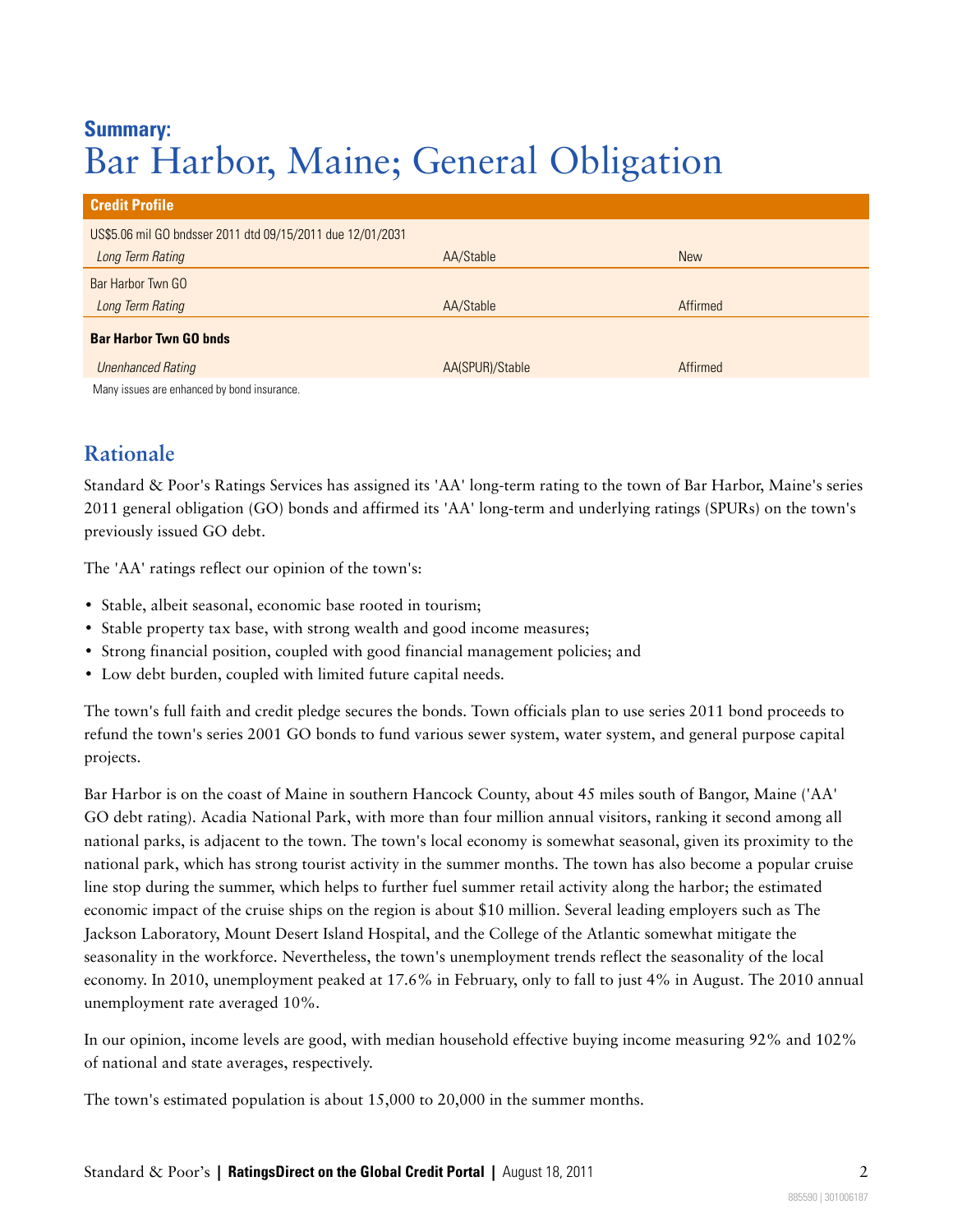The town's property tax base has been relatively stable during the recession despite some softening in regional home values. After growing 2% and 3% for fiscals 2009 and 2010, respectively, assessed valuation (AV) decreased 2% for fiscal 2011 to \$1.41 billion. Corresponding state equalized value (EQV) decreased nearly 3% to \$1.44 billion, equal to \$283,000 per capita based on the year-round population of 5,100. The town's population swells to between 15,000 and 20,000 during the summer months, which would lower the per capita market valuation to between roughly \$72,000 and \$96,000. The tax base is very diverse, in our opinion, with the 10 leading taxpayers accounting for 7.1% of total AV.

We consider Bar Harbor's financial position to be strong. After modest operating deficits in fiscals 2008 and 2009, the town closed fiscal 2010 with a \$560,000 operating surplus (3.5% of budget), bringing its unreserved general fund balance to \$2.33 million, or 14.7% of general fund expenditures and transfers. For fiscal 2011, town management estimates that it has added about \$100,000 to \$150,000 to the unreserved general fund balance.

The town balanced its fiscal 2012 budget with no appropriation of fund balance.

Property taxes continue to be the town's primary revenue source, accounting for about 88% of budgeted general fund revenues; current-year collections have average 96.5% over the past three fiscal years. Intergovernmental aid accounts for just 2.3% of total general fund revenue; as such, we do not believe the town is particularly susceptible to state or federal cuts.

Standard & Poor's considers Bar Harbor's financial management practices "good" under its Financial Management Assessment methodology, indicating that the town's management policies and practices are good, but not all are formal or monitored regularly.

Bar Harbor's debt profile is favorable, in our opinion. Excluding the town's self-supported enterprise debt, we consider the overall net debt burden low at \$1,867 per capita, or 0.7 % of EQV. Including the town's outstanding enterprise debt, amortization of new existing principal is above average, with about 80% retired by year-end 2021. The town has a five-year, roughly \$12 million capital improvement plan. After this issuance, the town will not have authorized unissued debt, but management expects to issue bonds roughly \$4.5 million in calendar year 2013.

#### <span id="page-2-0"></span>**Outlook**

The outlook is stable. We do not expect our rating on the town of Bar Harbor's GO debt to change within the two-year outlook period given the town's strong reserve position and stable tax base. However, should a significant drawdown on the town's fund balance occur, leading to substantially less financial flexibility, we could lower the rating.

### <span id="page-2-1"></span>**Related Criteria And Research**

- USPF Criteria: GO Debt, Oct. 12, 2006
- USPF Criteria: Key General Obligation Ratio Credit Ranges Analysis Vs. Reality, April 2, 2008

Complete ratings information is available to subscribers of RatingsDirect on the Global Credit Portal at www.globalcreditportal.com. All ratings affected by this rating action can be found on Standard & Poor's public Web site at www.standardandpoors.com. Use the Ratings search box located in the left column.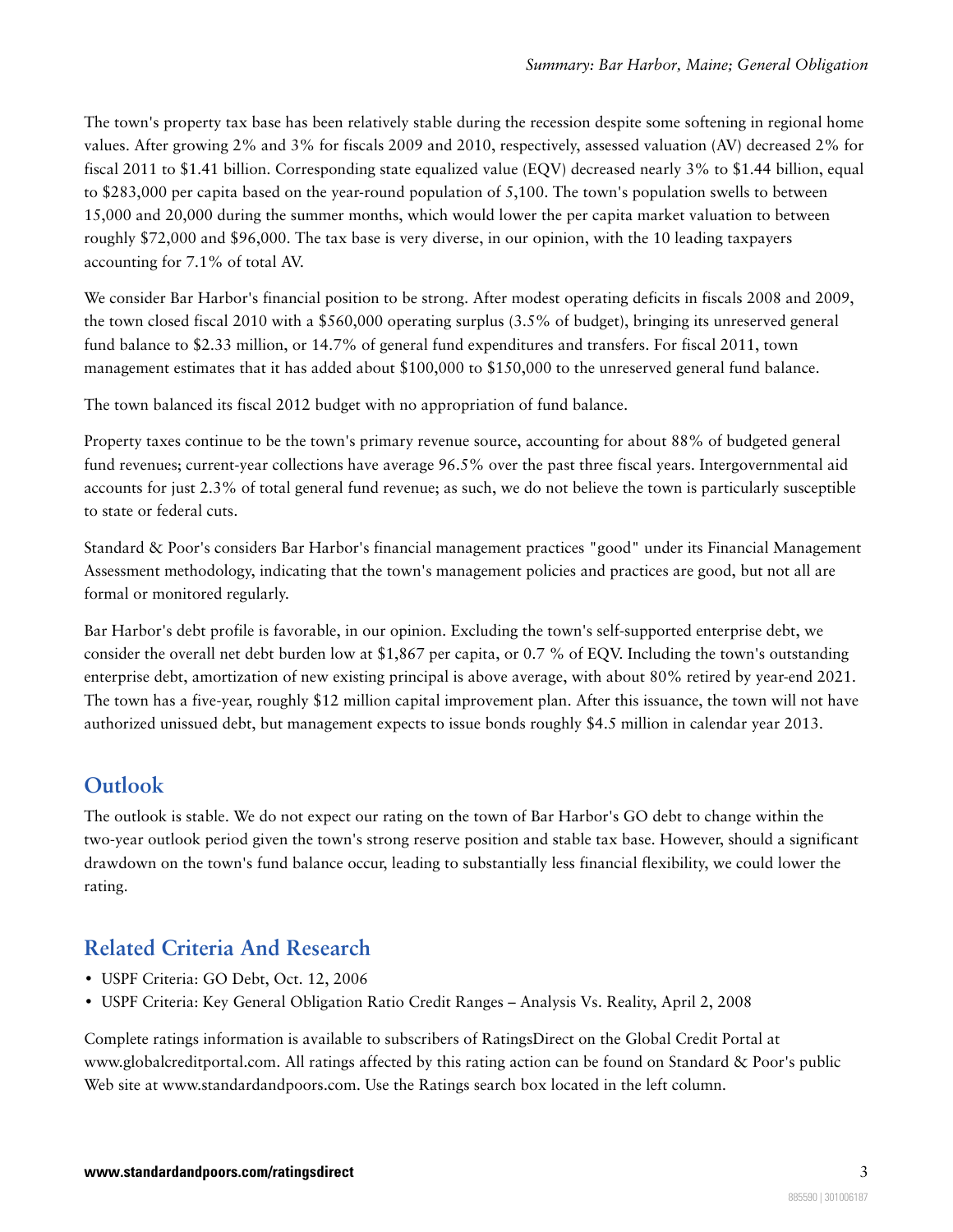*Summary: Bar Harbor, Maine; General Obligation*